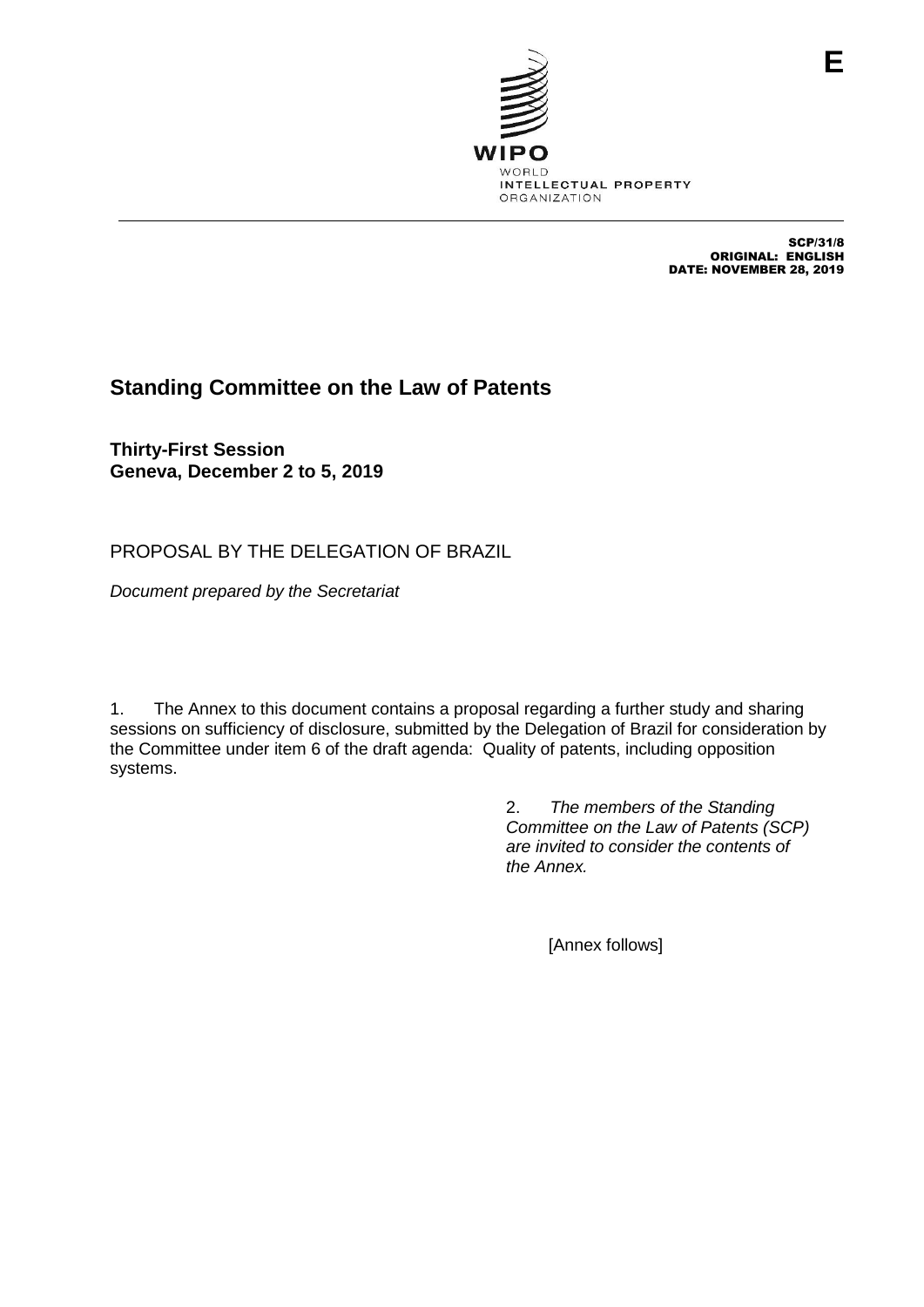## THIRTY-FIRST SESSION OF THE STANDING COMMITTEE ON THE LAW OF PATENTS

## PROPOSAL FROM BRAZIL

## FURTHER STUDY ON SUFFICIENCY OF DISCLOSURE

1. At the twenty-second session of the Standing Committee on the Law of Patents (SCP), held in Geneva from July 27 to 31, 2015, the Committee discussed a study on sufficiency of disclosure prepared by the Secretariat (document SCP/22/4).

2. The study was based on the information submitted by Members and Regional Patent Offices to the International Bureau in response to Note C. 8403, dated December 15, 2014. In total, 58 Member States and three Regional Patent Offices provided information on their national laws in relation to the requirement of sufficiency of disclosure.

3. The document SCP/22/4 presents valuable information on national laws and their application of the main general principles of sufficiency of disclosure, notably: (i) the enabling disclosure requirement; (ii) the support requirement; and (iii) the written description requirement.

4. This first compilation document contributed to the sharing of best practices and solutions adopted by Members on the role of sufficiency of disclosure with a view to ensure the granting of high-quality patents. However, because it is a mere compilation of national legislations, the document does not delve into the threshold of analysis of actual patent requests, in a similar manner than achieved on the Committee's work on the inventive step requirement, based on the proposal submitted by Spain (SCP/24/3).

5. According to Article 29 of the TRIPS Agreement, Members shall require that an applicant for a patent shall disclose the invention in a manner sufficiently clear and complete for the invention to be carried out by a person skilled in the art and may require the applicant to indicate the best mode for carrying out the invention known to the inventor. Sufficiency of disclosure is thus a central element of a balanced patent system and a necessary counterpart for the granting of a patent.

6. Given the importance of this subject for the topic of Quality of Patents, Brazil believes that the discussion on sufficiency of disclosure should move up on the Agenda Item "Quality of Patents, including Opposition Systems". Brazil further proposes that the Secretariat prepares a study on sufficiency of disclosure to address specific aspects of the description in patent requests related to the chemical sector.

7. Due to the complexity of this technological sector, it is of paramount importance that the patent description is sufficient in a manner that a person skilled in the art is able to reproduce the invention without undue experimentation and/or further consultations with the patent owner. It is well-recognized by Members that patent description is paramount in assuring the full reproduction of the invention both after the patent expires and in the licensing process to third parties. This allows for the effective use of a patent and contributes to the research and development (R&D) of new products and processes.